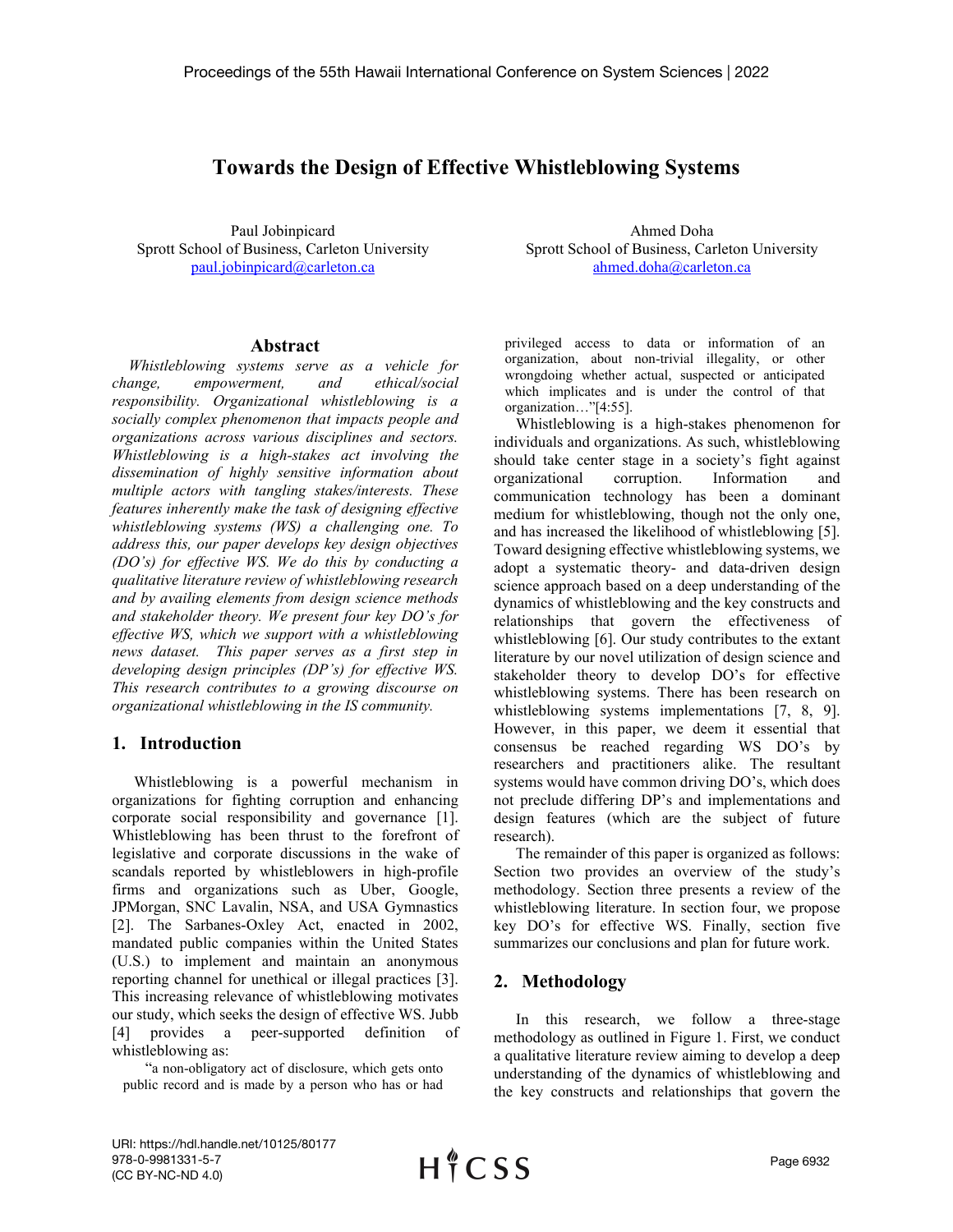effectiveness of whistleblowing. Second, we distill the knowledge from the literature review and combine it with anecdotes from a whistleblowing dataset in proposing key DO's for effective WS. Third, we use design theory methods to develop and empirically validate DP's for effective WS. The scope of this paper focuses only on the first two stages of this research, and we plan to address the third stage in future research.

For the first stage, we conduct a literature review in the following ordered steps according to best practices [10]. Figure 1 shows the primary and secondary keywords we use to identify relevant articles on the whistleblowing phenomena. We then identify the sources to search for the target article. Due to the multidisciplinary nature of the whistleblowing phenomena, we target several sources that are known to publish academic and practitioner literature in management and law as shown in Table 1. To ensure the quality of the articles we cover, we consult the Australian Business Dean's Council (ABDC) list, which is a globally accepted journal quality ranking list in the business and management research community. Following the article collection process, we conduct an initial round of qualitative examination of the resulting articles aiming to categorize them the into key themes that best fit the study of the whistleblowing phenomena so far. Following that, we conduct iterative qualitative examination of the articles for analysis and synthesis.

For the second stage, we build on the understanding accumulated through the literature review in developing DO's for effective WS. To this end, following the design science methodology [11], we use observation and document studies for gaining a better understanding of the practice in which the WS artifact will be used, which can provide clues for eliciting DO's. To accomplish this, we avail the Factiva news database to explore actual instances of whistleblowing. Factiva boasts over 46,000 news articles on whistleblowing as of June 2021 [2]. Based on qualitative examination of this data by two researchers, a consensus is reached on a set of key DO's for effective WS.

### **3. Whistleblowing: A literature review**

Examining the whistleblowing literature, we identify five main themes that we organize this literature review around. Whistleblowing has received widespread attention within business ethics, accounting, and financial crime literature, mostly pertaining to examining the various individual and contextual determinants or correlates of whistleblowing. Law and governance literatures have also explored whistleblowing determinants mainly from whistleblowing regulation and legislation perspectives. While less represented than other disciplines, more recently, IS/IT studies have also contributed to the whistleblowing phenomenon by exploring how certain technological features impact whistleblowing.



# **Figure 1 Outline of the Research and Source Collection Methodologies**

### **3.1 Determinants of whistleblowing**

Research on determinants of whistleblowing can be categorized into actor-, organization/context- and wrongdoing-related factors as summarized in Table 2. Actor-related determinants are characteristics of the key actors in a whistleblowing scenario including the whistleblower, the alleged wrongdoer, the victim, and the report recipient. Organization/context-related determinants are characteristics that pertain to the organization in power to act on whistleblowing reports or the context in which the wrongdoing has taken place. Wrongdoing-related determinants are characteristics of the wrongdoing itself that potentially predispose the whistleblower to report wrongdoings. Table 2 shows that actor- and organization/context-related determinants are relatively better researched compared to wrongdoing-related determinants. One explanation could be that whistleblowing is mostly reported internally within organizations and obtaining data on such high-stakes wrongdoings is difficult.

Research on determinants of whistleblowing has primarily used intent rather than behavior as its dependent variable. This could be attributed to the difficulty of obtaining data on actual whistleblowing behavior [12, 13]. This is demonstrated in Gao and Brink [14] whose review of research on whistleblowing in accounting adopts whistleblowing intent as its dependent variable outcome. Modelling intent and behavior as distinct and interacting constructs is essential to accurately model human decision-making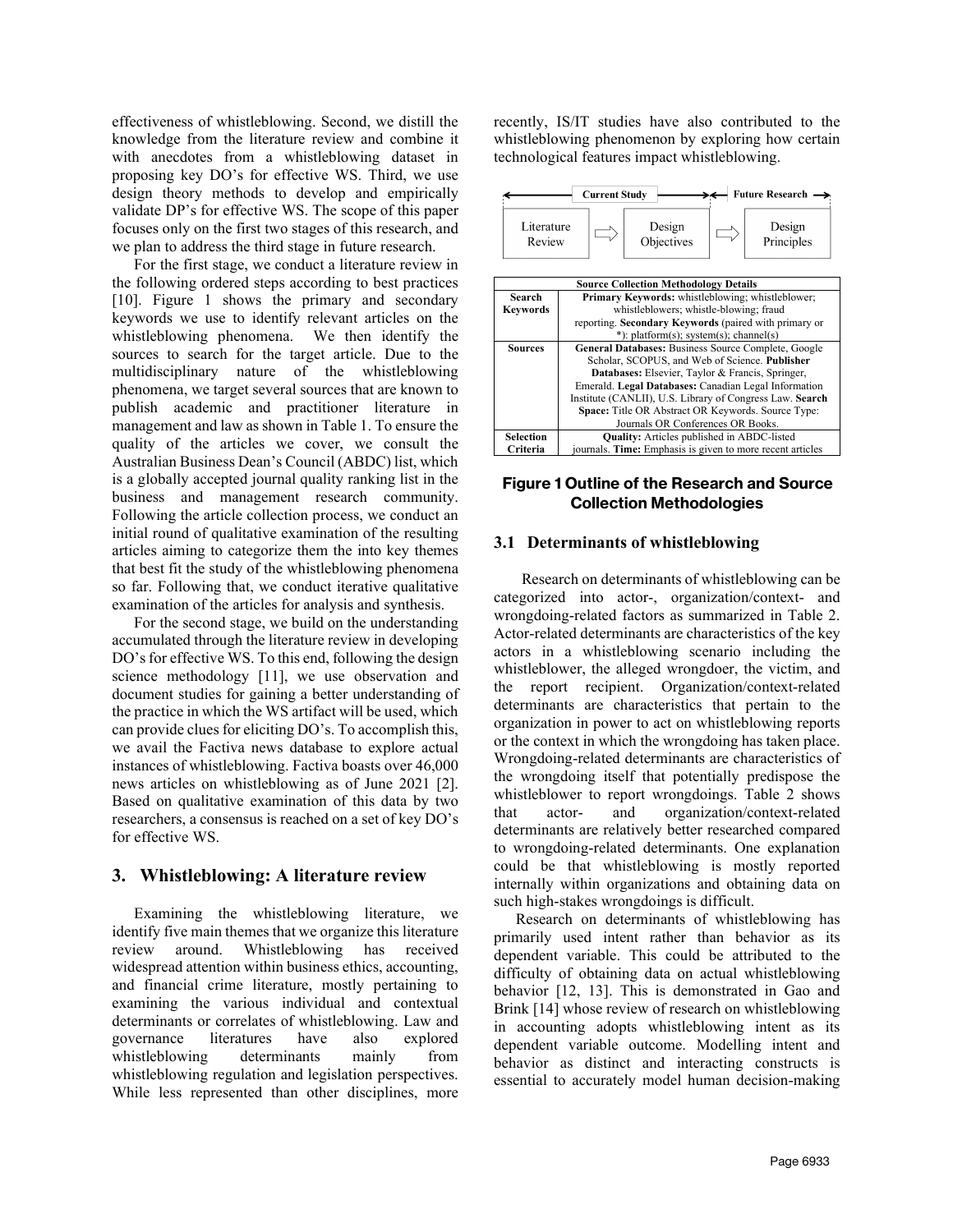processes, as indicated most notably by the Theory of Planned Behavior and the Theory of Reasoned Action [15, 16]. In both theories, intention is modelled as an antecedent to behavior. The Theory of Planned Behavior suggests that both intentions and perceived behavioral control are antecedents of behavior [15]. As such, the availability of resources to achieve a behavior must also be considered, along with intent. In a whistleblowing context, an individual may have intentions to report wrongdoing but be unable to achieve the behavior for lack of resources [15].

### **3.2 Whistleblowing outcomes: cessation and retaliation**

The literature has focused on two possible outcomes in response to whistleblowing: cessation of the wrongdoing and retaliation against the whistleblower. The extent of cessation of the wrongdoing determines whistleblowing effectiveness. Whistleblowing effectiveness [6] is defined as "the extent to which the questionable or wrongful practice is terminated at least partly because of the whistleblowing and within a reasonable time". Five sets of actor-related (whistleblower, wrongdoer, and complaint recipient) and context-related (organization and wrongdoing) characteristics have been presented as drivers of wrongdoing cessation [17, 18].

Retaliation against the whistleblower is another possible outcome of whistleblowing. Rehg et al.

[19:222] define retaliation as "an undesirable action taken against a whistleblower in direct response to the whistleblowing". Retaliation can occur either directly from the wrongdoer or from others within the organization. Rehg et al. [19] indicate that whistleblower power, seriousness of the wrongdoing, wrongdoer power and lack of organizational support are all antecedents of retaliation against whistleblowers. Parmerlee et al. [21] show that whistleblower characteristics (e.g., age and years of education) can impact the likelihood of retaliation. Fear of retaliation from within the organization has been shown to limit the effectiveness of robust organizational reporting mechanisms [22].

### **3.3 Whistleblowing channels**

Another set of factors that influence whistleblowing dynamics are related to the reporting channel [23]. Whistleblowing involves the dissemination of highly sensitive information and can result in serious career and legal consequences for various parties. As such, the channel through which information about wrongdoing flows plays a key role in effective WS design. Once an individual has decided to blow the whistle, they are also tasked with deciding to whom they should report and using which channel. Employees are commonly faced with the decision of whether to report wrongdoings to

| Construct(s) (Relationship Direction) [Hypothesis]<br><b>Results</b>                                                                                           | Construct(s) (Relationship Direction) [Hypothesis<br><b>Results</b>                                     | Construct(s) (Relationship Direction)<br>[Hypothesis Results]                                                                                                                      |  |  |
|----------------------------------------------------------------------------------------------------------------------------------------------------------------|---------------------------------------------------------------------------------------------------------|------------------------------------------------------------------------------------------------------------------------------------------------------------------------------------|--|--|
| <b>Actor-related determinants</b>                                                                                                                              |                                                                                                         |                                                                                                                                                                                    |  |  |
| Role-prescription $(+)$ , moral compulsion $(+)$ , job<br>performance $(-)$ [24] [P]                                                                           | Low whistleblower power in organization $(-)$ [25]                                                      | Reduced Expected Cost of Relation (-) [26]<br>Ю                                                                                                                                    |  |  |
| Knowledge on where to report $(+)$ , fear of retaliation $(-)$ ,<br>gender (+), and moral perceptions (+) [27] [C]                                             | Corporate social responsibility $(+)$ and wrongdoer<br>rank (-) $[28]$ $[C]$                            | Cultural orientation and attitudes (+/-) [29]<br>ICI                                                                                                                               |  |  |
| Supervisor support $(+)$ , gender $(+)$ and informal policies<br>$(+)$ [13] [P]                                                                                | Potential harm $(+)$ and social pressure $(+)$ [30] [C]                                                 | Anonymity (+) and personal cost (-) [22]<br>ю                                                                                                                                      |  |  |
| Perceived personal cost (-), public service motivation (+)<br>and education on whistleblowing $(+)$ [31] [C]                                                   | Self-esteem (+), locus of control (-) and ethical<br>beliefs $(+)$ [32] [C]                             | Cognitions $(+)$ and anger $(-)$ [33] [C]                                                                                                                                          |  |  |
| Personal risk $(-)$ , trust in system quality $(+)$ , trust in report<br>recipient $(+)$ and system anonymity $(+)$ [34] [C]                                   | Prosocial behavioral characteristics $(+/-)$ [35] [D]                                                   | Fear of external threat $(+)$ and perceptions<br>supervisor openness $(+)$ [36] [C]                                                                                                |  |  |
| Perceived behavioral control $(+)$ , perceived norms $(+)$ ,<br>whistleblowing attitude $(+)$ , gender $(-)$ , organizational role<br>$(+)$ [37] [C]           | Impulsion $(+)$ and organizational commitment $(+)$<br>$[38]$ [D]                                       | Job performance $(+)$ , satisfaction $(+)$ and<br>commitment $(+)$ [39] [R]                                                                                                        |  |  |
| Individual autonomy $(+)$ , morale $(+)$ , leader credibility $(+)$ ,<br>trust $(+)$ and mobbing $(-)$ [40] [P]                                                | Mission valance $(+)$ , rational work motives $(+)$ ,<br>norm-based and affective work motives (+) [41] | Attitude $(+)$ , subjective norms $(+)$ and<br>perceived behavioral control $(+)$ [42] $P$ ]                                                                                       |  |  |
| Organization/context-related determinants                                                                                                                      |                                                                                                         |                                                                                                                                                                                    |  |  |
| Deterrence sufficiency of whistleblowing system (+) and<br>rewards $(+)$ [43] [C]                                                                              | Organizational response to wrongdoing $(+)$ [25]<br>ſС                                                  | Informal and formal reporting policies (+)<br>[13] [Partially Confirmed]                                                                                                           |  |  |
| Respect and openness $(+)$ , cooperativeness and flexibility<br>$(+)$ , fair treatment $(+)$ , and trust in supervisory authority<br>$(+)$ [41]                | Organizational justice $(+)$ and safety culture $(+)$<br>$[40]$ $[P]$                                   | Information Sharing (+), Partisan Political<br>Environment (-), Training Effectiveness (+),<br>Fairness in Personnel Practices $(+)$ ,<br>Transformational Leadership (+) [44] [C] |  |  |
| Organizational identification $(+)$ [45] [C]                                                                                                                   | Organizational climate (+) and response to<br>whistleblowing $(+)$ [46] [C]                             | Bureaucracy $(+)$ and regulation $(-)$ [24] [C]                                                                                                                                    |  |  |
| Organizational support $(+)$ , design of protection system<br>from retaliation $(+)$ , proceduralization $(+)$ , and<br>organizational diversity $(+)$ [5] [P] | Procedural $(+)$ , distributive $(+)$ , and interactional<br>justice $(+)$ [47] [C]                     | Supportiveness of climate $(+)$ [32] [C]                                                                                                                                           |  |  |

#### **Table 1 Categorization of whistleblowing determinants**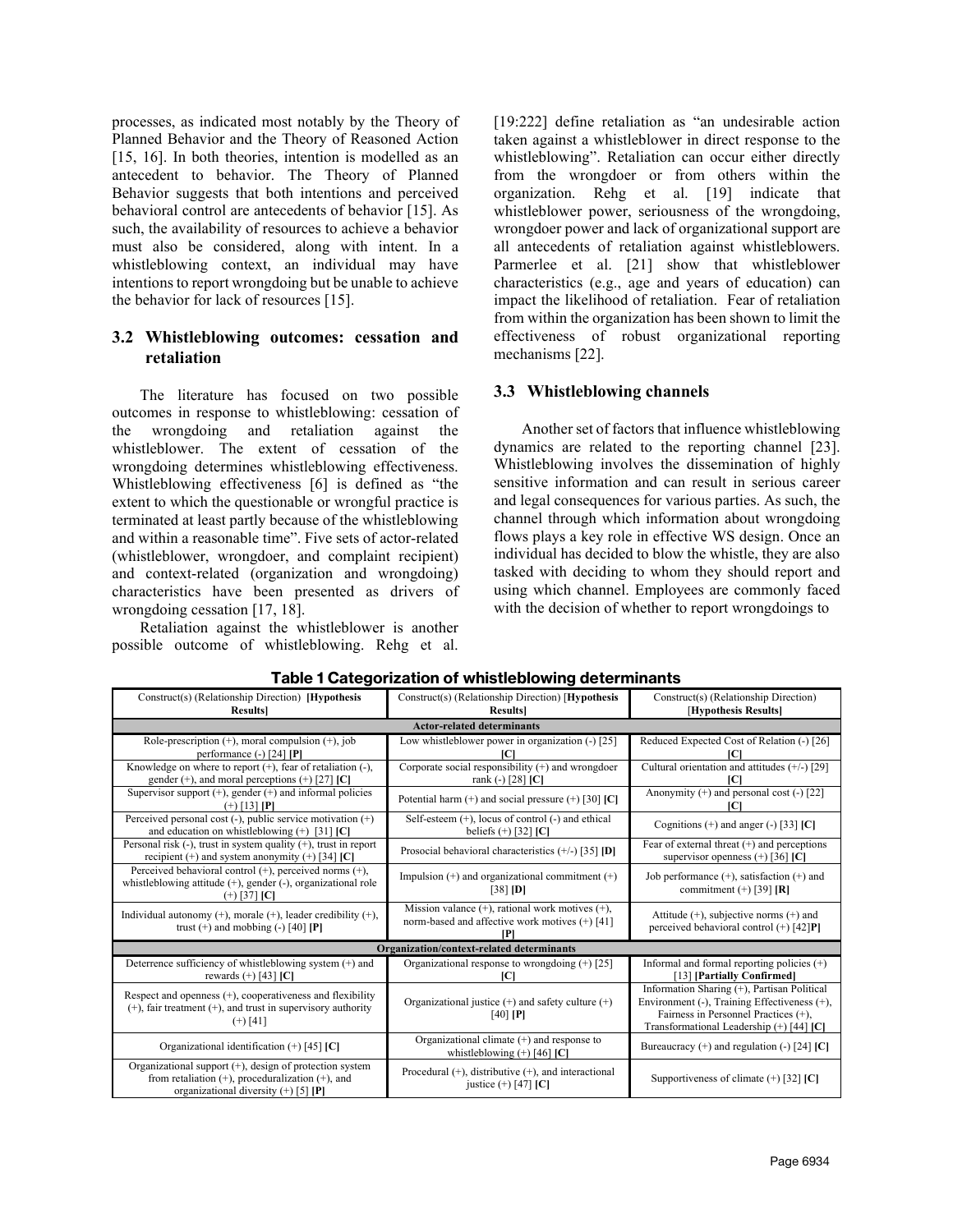| Organizational size $(+)$ , proceduralization $(+)$ , and<br>whistleblowing training policies $(+)$ [48] [C] | Organizational support and protection $(+)$ [31] [C]                | Differing incentive schemes $(+)$ [49] [C]                             |  |  |
|--------------------------------------------------------------------------------------------------------------|---------------------------------------------------------------------|------------------------------------------------------------------------|--|--|
| Moral intensity $(+)$ and ethical decision making $(+)$ [50]                                                 | Corporate social responsibility $(+)$ [28] [C]                      | Clan $(+)$ and hierarchical $(-)$ organizational<br>culture [39] $[P]$ |  |  |
| Financial rewards $(+)$ [22] [C]                                                                             | Organizational Structure (+/-) [51] [C]                             | Incentives $(+)$ [52] [C]                                              |  |  |
| Wrongdoing-related determinants                                                                              |                                                                     |                                                                        |  |  |
| Seriousness of wrongdoing $(+)$ [24] [C]                                                                     | Type of wrongdoing $(+/-)$ [24] [C]                                 | Org dependance on wrongdoing $(-)$ [25] [P]                            |  |  |
| *[C]: Relationship Confirmed                                                                                 | [P]: Relationship Partially Confirmed<br>[R]: Relationship Rejected | <b>D</b> : Proposed                                                    |  |  |

entities outside the organization or to utilize internal reporting channels. Park et al. [29:930] define internal and external whistleblowing as: "Internal whistleblowing is the employee's reporting of wrongdoing to a supervisor or someone else within the organization who can correct the wrongdoing (whether or not that person has formal responsibility for correcting the wrongdoing). External whistleblowing is reporting of a wrongdoing to outside agencies believed to have the necessary power to correct the wrongdoing."

External reporting channels may exist through regulatory or governmental bodies, but also include more informal channels, such as media outlets [23]. Whistleblowers are more likely to utilize external reporting channels if their organizations do not have an internal formal process or system in place [53]. Characteristics of the wrongdoing, such as illegality, can also motivate external reporting behavior [6]. Social pressures, perceived potential harm, and individual value orientation can also impact likelihood of choosing an internal or external reporting channel [30].

External whistleblowing is less desirable from an organizational perspective; therefore, it is important for organizations to have available and well-utilized internal reporting channels [54]. However, some studies show that whistleblowers prefer utilizing internal reporting channels over external ones. Though, channel preference can differ depending on factors such as cultural attitudes toward whistleblowing (which can vary from country to country) or whether the organization is public or private [29].

Just as internal employees may observe and report wrongdoings, actors external to the organization may also blow the whistle on wrongdoings they observe. Audit practitioners provide an excellent example of such cases as they often audit other organizations as third party. Smaili and Arroyo [23] indicate that whistleblowers' intrinsic motivations change depending on whether the whistleblower and the reporting channel are internal or external to the focal organization. Latan et al. [55] argue that whistleblowing behavior of external stakeholders, specifically customers, is often overlooked. Such observations can have implications for the design of effective WS. As such, different DO's and features are likely necessary in designing WS depending on whether system users are internal and/or external to the focal organization.

### **3.4 Anonymity in whistleblowing**

Whistleblowing channels differ in their support of anonymous reporting. One key provision from the Sarbanes-Oxley Act is the requirement that public companies provide and monitor an anonymous reporting channel [56]. Such anonymous reporting "hotlines" allow organizations to encourage whistleblowing by providing an alternative to a formal reporting process. Notwithstanding, organizations do encourage and train their employees to first try and report wrongdoing through non-anonymous channels before utilizing anonymous channels [56].

Whistleblowers' choice of anonymous or nonanonymous channels for reporting depends on several factors. Whistleblowers often prefer using anonymous reporting channels especially in the presence of online channels [57]. However, their preference may vary depending on contextual factors such as industry settings and geographic location. In the auditing industry for example, auditors often prefer utilizing non-anonymous reporting channels [58] despite contrasting research, which finds that auditors do prefer anonymous reporting channels where available [55]. The preference of non- /anonymous reporting channels can also differ based on organization's location and industry [29].

Another factor that influences the choice of anonymous or non-anonymous reporting channels is characteristics of the whistleblower including their value orientation and personality traits [59]. A third factor that affects the use and effectiveness of anonymous reporting channels is organizational characteristics including size and structure [60]. Such differing findings further highlight the potentially complex role of anonymity in effective WS design. A fourth factor is the potential threat of retaliation against the whistleblower. The choice of anonymous reporting channels grows to be more likely when the threat of retaliation is present [59]. Kaplan et al. [61] indicate that previous incidents of retaliation experienced by whistleblowers can reduce reporting likelihood through non-anonymous channels.

Anonymous reporting channels can increase report recipients' trust in report information quality. Furthermore, such reporting channels can increase whistleblowers' trust in the report recipient's authority while decreasing perceived personal risk for the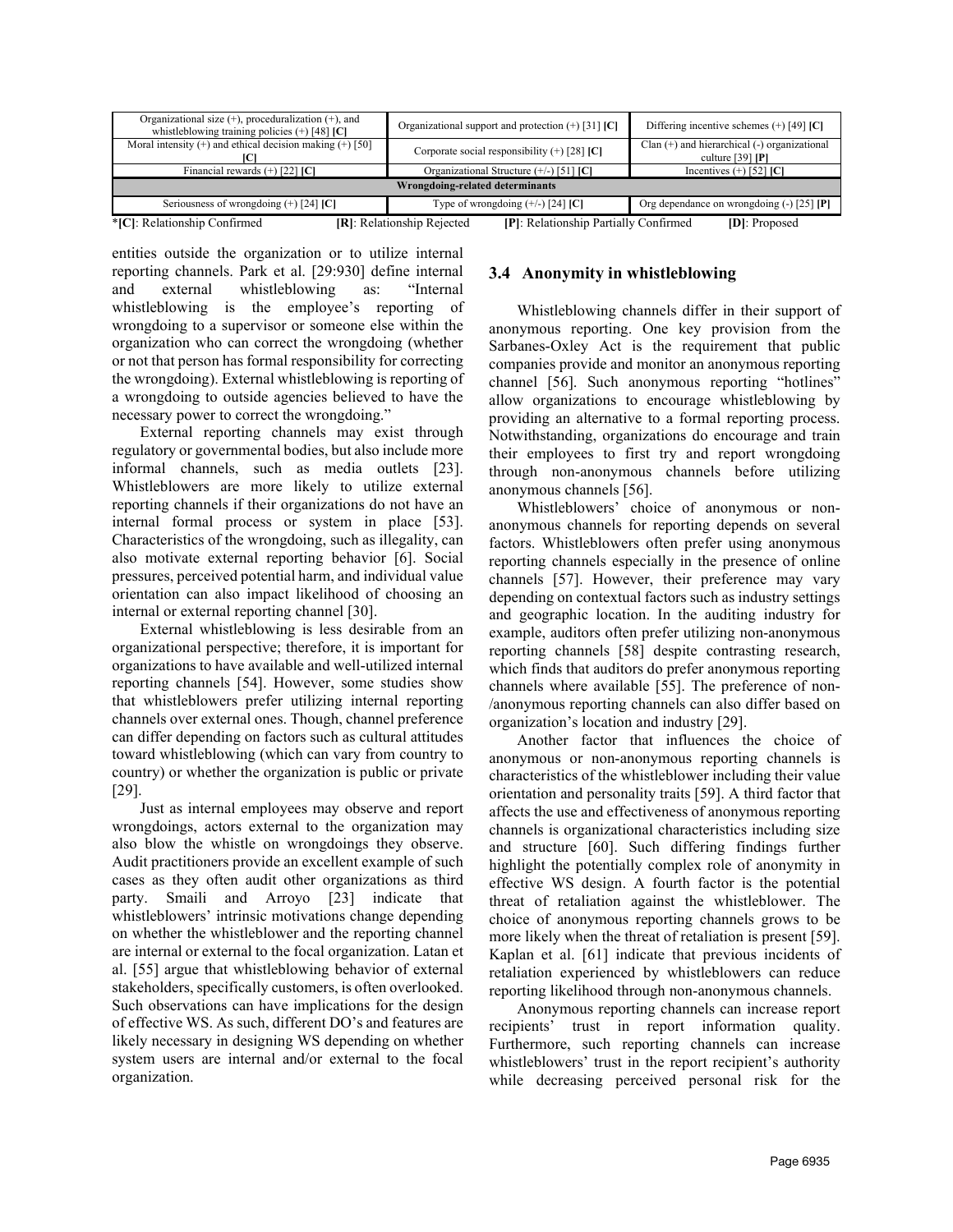whistleblower [34]. Lewis [62] indicates that in some cases, anonymity may be discouraged due to the perception that anonymous reports are less credible than non-anonymous ones. Similarly, Stubben and Welch [63] find that managers are less likely to substantiate claims in anonymous reports despite those reports tending to reveal more information about observed wrongdoing. However, to boost whistleblowing reports credibility, Young et al. [7] suggest that creating an active communication channel with the whistleblower can improve the effectiveness of anonymous reporting channels without sacrificing anonymity.

Boasting and guaranteeing anonymity do not always go hand in hand. Marcum and Young [8] stress that many WS in place "still fail to provide adequate anonymity protections for whistleblowers" as system design flaws and user negligence can compromise the anonymity of a reporting channel.

### **3.5 Technology**

Legislations (e.g., the Sarbanes-Oxley act in the U.S.) requiring organizations to implement and monitor whistleblowing channels has led to wide adoption of IT/IS artifacts to fulfill these requirements [34]. Online WS, dubbed virtual whistleblowing, have received increasing research attention. Virtual whistleblowing takes place in online contexts, is anonymous, and often avails specific private networks to transmit information external to the organization where the wrongdoing took place [65]. Di Salvo [67] highlights two weaknesses of virtual whistleblowing. First, whistleblowers may still have their anonymity compromised despite best efforts. Second, virtual reporting channels available to large groups are subject to many false claims of wrongdoing. Gao et al. [9] find that employees are more likely to report wrongdoings via traditional phone communication with live agents than via phone communication utilizing a virtual agent (a form of artificial intelligence AI). Furthermore, they find that employees are more likely to utilize virtual channels that utilize live agents than those that do not. These results suggest opportunities for the use of AI-powered chatbots in boosting the effectiveness of virtual WS.

Whistleblowing systems typically involve anonymous "hotlines" through which employees can report observed wrongdoing [9]. Such hotlines can be operated by humans, but more recently the use of AIpowered chat-bots has gained prevalence [9]. Whistleblowing systems can also be external services offered to an organization, as in the case of EDQ in Europe, or internal, as in the case of KPMG who operate an internal whistleblowing system [2]. Virtual whistleblowing systems, such as "WikiLeaks" tend to utilize anonymous "dropboxes" in which whistleblowers can provide evidence or communicate without fear of retribution or being identified [66].

Generally, whistleblowing legislations have not kept pace with virtual whistleblowing technologies, wasting likely gains in whistleblowing effectiveness [66]. As such, virtual whistleblowers may be discouraged to report wrongdoing due to fear of retaliation. Such observations highlight that while IS artifacts can and do enable whistleblowing, contextual factors such as legislations and culture can be impediments – considerations that need to be taken in the design of effective WS.

# **4. Design objectives for effective whistleblowing systems**

Design objectives (DO's) are the goals that a design should be able to achieve. The "Design for X" literature emphasizes the need to consider all design goals/objectives in the early stages of design, which is conducive to producing better artifacts. In industrial/manufacturing settings, "X" may refer to goals such as manufacturability, assembly, and quality to mention a few. Furthermore, the design science research methodology [64] has "defining requirements", which includes developing DO's as a key stage following the "problem definition" stage. Design science research pertains to the creation and evaluation of "IT artifacts intended to solve identified organizational problems" [64:77]. As such, our artifact of interest is an organizational whistleblowing system, as a general construct.

Peffers et al. [68] indicate that DO's should be inferred from the problem definition stage of the research process. Furthermore, Hevner et al. [64] assert that in a design science methodology, the theoretical foundations and existing knowledge base of a subject should be effectively utilized in developing a design artifact. As the literature review reveals, whistleblowing involves multiple stakeholders and is experienced at multiple levels of analysis where WS effectiveness has implications at the individual, group, organizational, system and societal levels. Accordingly, our underlying methodology in proposing DO's for effective WS is based on our stakeholder analysis combined with our synthesis and observations from the literature review along with the anecdotes in Factiva news dataset.

Following design science guidelines [68], we distinguish between DO's and DP's. While DO's are the general goals of the design regardless of how these goals are implemented, DP's involve implementation aspects such as the functionality or features that can achieve the DO's. While we expect divergence on DP's across different WS implementations for pragmatic reasons, we expect consensus on DO's regardless of the entity(ies)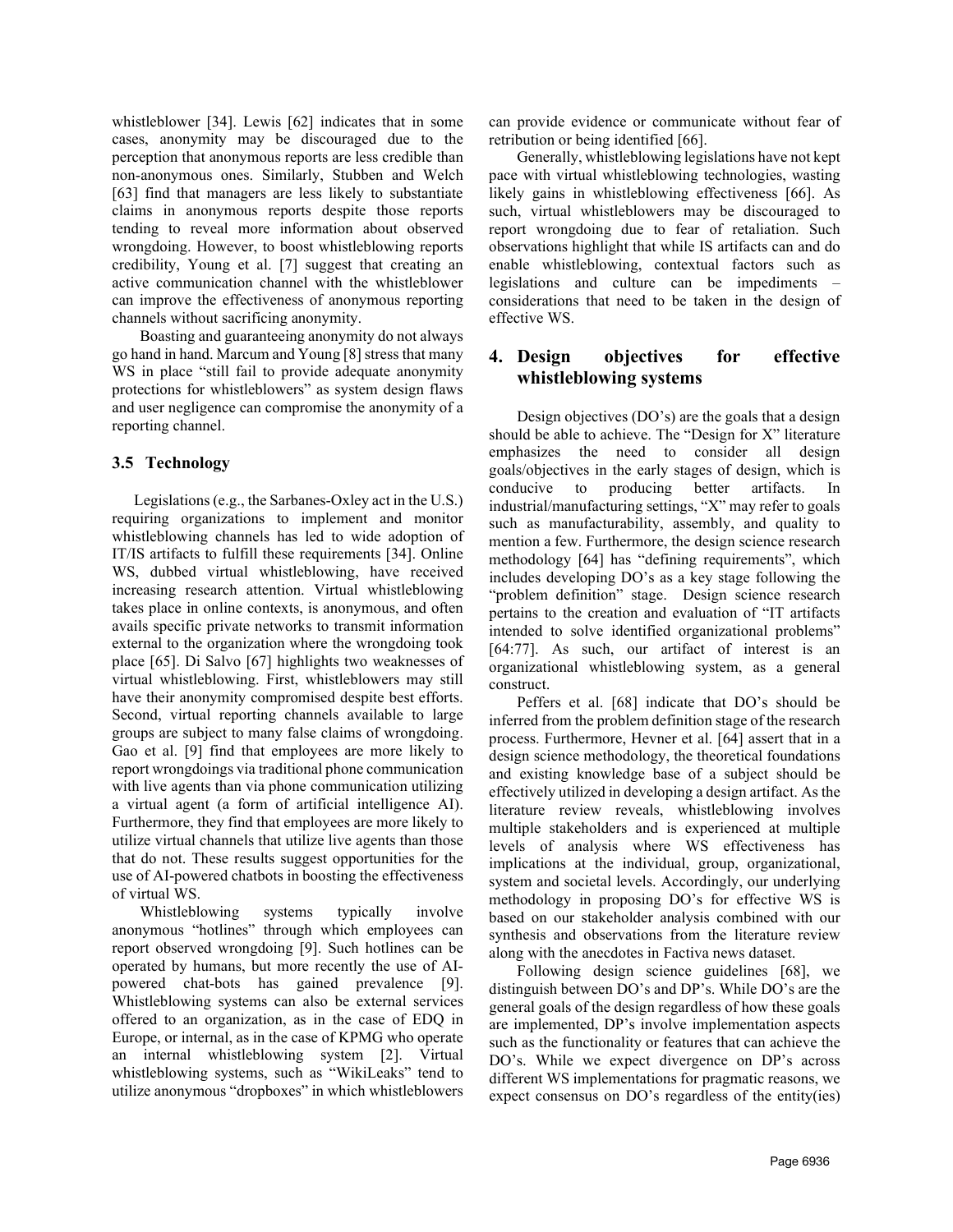that would operate a WS (e.g., corporations, independent regulatory bodies, not-for profit, and/or government organizations). We hope that this paper stimulates a discussion about consensus on DO's.

We observe from our review of the literature and qualitative examination of the Factiva dataset that whistleblowing thrives on the activities of the stakeholders involved. Stakeholder theory defines a stakeholder as "any group or individual who can affect or is affected by the achievement of the organization's objectives" [68:22]. Stakeholder theory has been widely used in IS research to understand the factors that lead to meeting their performance goals [69]. Several studies propose different methods in applying the stakeholder perspective in designing information and organizational systems [70, 71]. Common among these methods are first, identifying the stakeholders and second, identifying their stakes/interests, which should then be considered in systems design. Following these methods, [Table 2](#page-5-0) identifies the stakeholders in a whistleblowing scenario. We allow the victims of wrongdoings to be examined separately from whistleblowers. However, we treat the two as one entity who is in power to act on whistleblowing reports. Furthermore, based on our review of the literature, we identify the stakes for different stakeholders as shown in [Table 2.](#page-5-0)

#### **4.1 Protecting the whistleblower**

"Whistleblowers are the single most important corporate resource for preventing fraud" [72]. The first and highest prioritized objective in designing effective WS is to protect the whistleblower from retaliation. The potential threat of retaliation can increase whistleblowers' perceived personal costs associated with reporting wrongdoing, and can lower reporting intention [5, 22, 29, 40]. The whistleblower bears the highest risk. Letting that risk cloud the whistleblower's decisionmaking process would weaken their intent and behavior to blow the whistle on organizational wrongdoings. Legislative testimonials and law journal publications have also emphasized the importance of protecting whistleblowers from retaliation [73].

The Factiva dataset reveals several recent cases of retaliation against employees who raised concerns related to their employers' handling of COVID-19 related processes. Furthermore, we find instances of retaliation against the whistleblower in large multinational corporations such as Alphabet, JPMorgan Chase & Co, Halliburton, Snapchat, AECOM Technology, and The Carlyle Group. The Factiva dataset also reveals calls for increased whistleblower protection in large U.S. government institutions such as the SEC, the Federal Bureau of Investigation and, most notably, the National <span id="page-5-0"></span>Security Administration (NSA) in the Edward Snowden Case.

**Table 2 Stakes for stakeholders of organizational whistleblowing systems [74]**

| <b>Stakeholder</b> | Key<br><b>Stakes</b>                     | <b>Key Stakeholder</b><br><b>Characteristics</b>             |
|--------------------|------------------------------------------|--------------------------------------------------------------|
| Whistleblowers     | Reward, Retaliation                      | Personality, Demographic                                     |
| Victims            | Reward, Retaliation                      | Power, Credibility                                           |
| Wrongdoers         | Reputation, Career,<br>Liability         | Power, Credibility                                           |
| Organizations      | Reputation,<br>Performance,<br>Liability | Legislative setting,<br>Appropriateness of<br>whistleblowing |

Beyond retaliation, which is inflicted by the wrongdoer and/or authorities in the organization, whistleblowers can also suffer stigmatic repercussions [75], which are inflicted by the organization's broader community. Such stigmatization can be extremely harmful and can lead to devastating social, economic, and mental health outcomes for whistleblowers [76]. One news article argues that many in Australia view whistleblowing as "un-Australian", which results in instances of bullying and stigmatization by coworkers.

Anonymity of the whistleblower has been the dominant mechanism of protection in the current literature [56, 60, 77]. We regard anonymity as one, but not the only, DP for protecting whistleblowers. In many instances, whistleblowers choose to reveal their identity for various reasons, including infusing credibility in their reports. For example, the much-publicized case of Edward Snowden who went beyond simply revealing his identity to participating in the development of a documentary. Accordingly, we propose that,

**DO1:** WS will have the objective of protecting the whistleblower from potential retaliation and/or stigmatization resulting from reporting wrongdoings.

#### **4.2 Protecting the victims of wrongdoing**

While the whistleblower may be the victim (or one of the victims) of wrongdoing, this is not always the case. In the audit industry for example, the whistleblower may be an auditor external to an organization and is not a victim of fraud [13]. Individuals may be less pressured to blow the whistle the further their proximity is from the victim(s) [30]. For instance, the Factiva dataset shows a report where an Italian researcher was pressured into falsifying data in a WHO report that examined Italy's COVID-19 pandemic preparedness. Public servants who blow the whistle on wrongdoings in their organizations are driven by their motivation to protect and inform the public, who in this case could be classified as the victims [2]. One article by Sarah Champion, a U.K. MP, indicated that victims of abuse may become more vulnerable to escalation of the wrongdoing after the whistle has been blown. This 2017 article was a call for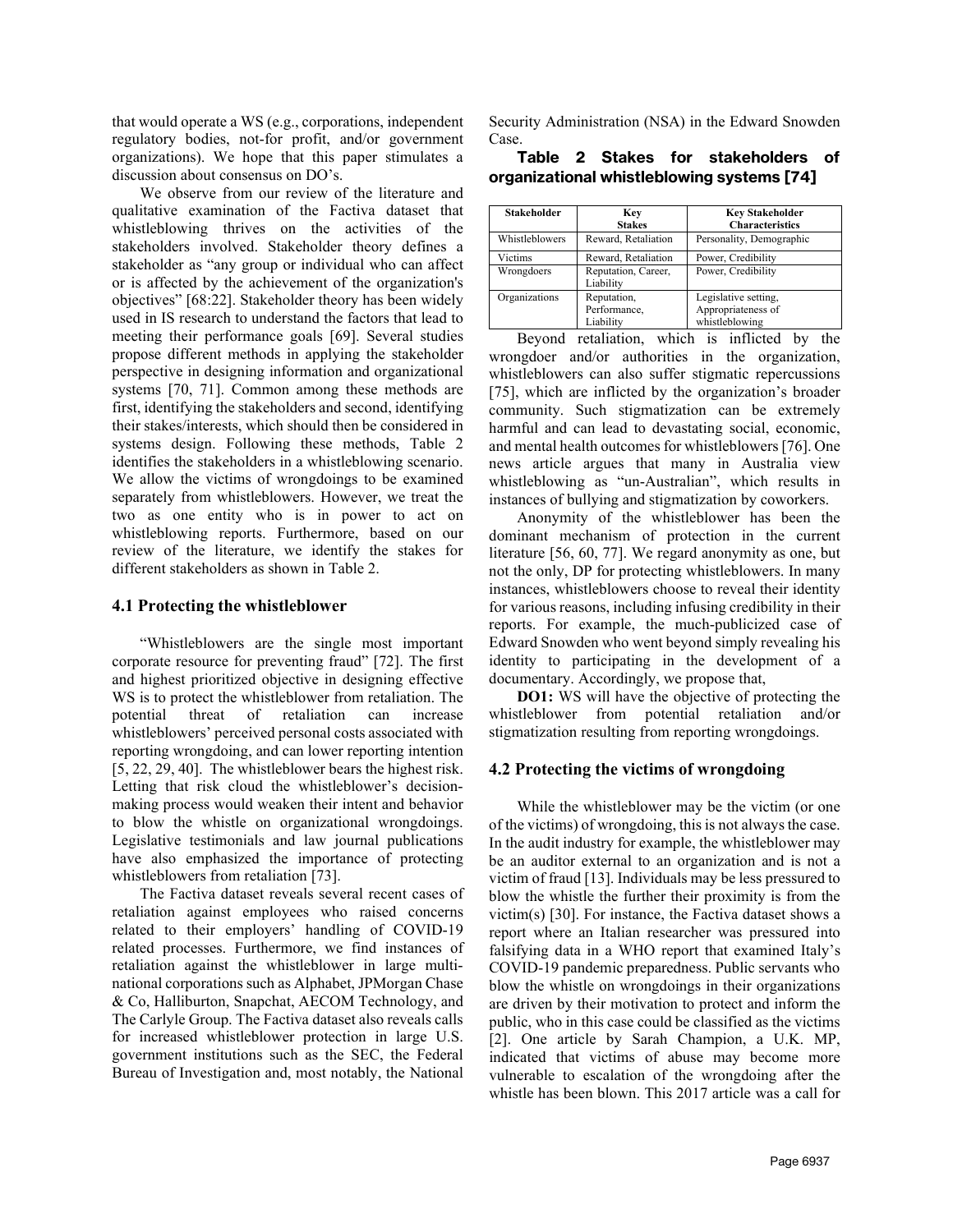change within the Parliamentary system regarding abuse scandals. This case provides tangible evidence that the victims of wrongdoing could see their situation worsen if the whistle was blown on their behalf, or own accord. As such, WS should make provisions to protect not only whistleblowers but also victims of wrongdoings from retaliation. Accordingly, we propose that,

**DO2:** WS will have the objective of identifying and protecting the victims of wrongdoing from potential retaliation resulting from reported wrongdoings.

### **4.3 Protecting the falsely accused**

Not all whistleblowing reports are valid – some are false, unfounded, and/or inaccurate in representing the facts or accusing the right entity. This is especially the case in virtual whistleblowing systems that receive a large number of reports [35] and where reporting can be easy, costless, and anonymous. Vandekerckhove [78] asserts that for whistleblowing to be effective, false reports must be identified and excluded. At one extreme, false accusation can be made intentionally, which in and of itself is seen as a form of wrongdoing [28] that WS should seek to identify. Bouter and Hendrix [79] argue that like whistleblowers, the falsely accused are a vulnerable group in need of protection.

The Factiva dataset reveals several cases of whistleblowing involving false accusations. In one case, a University of Toronto employee falsely accused a coworker of threatening them at knifepoint and was eventually terminated because of their false accusation. Several other cases in the dataset point to negative career consequences for executives and high-level managers who are victims of false whistleblowing, and negative financial performance and credibility consequences for the focal organizations. As a side effect, the Factiva dataset also indicates that protecting wrongdoers from false whistleblowing can discourage whistleblowing in general. However, protecting the falsely accused by identifying false whistleblowing remains necessary to infuse stakeholders' trust in whistleblowing reports. As such, any protections for falsely accused wrongdoers must not dissuade possible whistleblowers. Protecting the falsely accused by identifying and excluding false whistleblowing is necessary as a self-cleaning mechanism to maintain credible regard for whistleblowing reports. Accordingly, we propose that,

**DO3:** WS will have the objective of identifying false accusations to protect the alleged wrongdoer from potential consequences of false accusations.

#### **4.4 Pressuring the organization to act**

Whistleblowing is often implemented as a vehicle for organizational change and therefore necessitates an

organizational response to act to resolve reported wrongdoings [80]. Verschuuren [81] indicates that the expected organizational response to reported wrongdoing plays a key role in the implementation of effective reporting mechanisms. Termination of the wrongdoing is one possible organizational response to wrongdoing, but it is not the only one [6]. Mesmer-Magnus [12] indicates that once the whistle has been blown, the organization is faced with two key decisions: whether to act on or disregard the report. There are many whistleblowing cases in the Factiva dataset that show that the respective organizations took action to address the wrongdoings. However, there are also many cases of organizations' inaction toward reported wrongdoings.

One case of inaction has recently surfaced when two former Michigan football players went public pledging they could have been spared from sexual assaults if their coach, Bo Schembechler, had addressed complaints about former team doctor Robert Anderson made by Schembechler's son, Matt who was also molested by the same doctor at the age of 10. The coach ignored his own son's whistleblowing, letting the predator later prey on the two players among 800 others who also filed similar legal claims of sexual abuse.

Some organizations may act albeit late, which also causes more victims to fall prey to the wrongdoer. In the wake of the U.S.A Women's Gymnastics team scandal where their osteopathic physician – a Michigan State University medical faculty member – sexually abused team players who were mostly minors. The university's Acting President formally [apologized](https://msu.edu/ourcommitment/news/2019-02-15-statement-to-survivors.html) to the survivors where he acknowledged the university was too slow to grasp the enormity of the offenses and failed to treat them with the care and respect they deserved [82]. While cases of the physician's abuse reportedly started during the 1990s, U.S.A Gymnastics denied knowledge of any wrongdoing until 2015. Belkin and Radnofsky [83] report that Michigan State University was aware of and had the chance to stop the wrongdoing but did not do so. When one such case of abuse is too many, delay in acting to stop the wrongdoing brought the tally of victims to 332. Michigan State later settled with the victims for over \$500 million USD.

Also, when organizational action is disproportionally weak compared to the magnitude of the wrongdoing, more victims could fall prey. In one case reported in the Factiva dataset, whistleblowers at 23 care homes across Britain have claimed that tests showing residents had Covid-19 were deliberately not disclosed to staff or families by care home authorities. Staff members were told to play the test results down as disclosing them would "reflect badly" on the homes. As a result of this organizational cover-up, care workers and residents were subjected to infection threats of COVID-19 and some likely unnecessarily contracted it.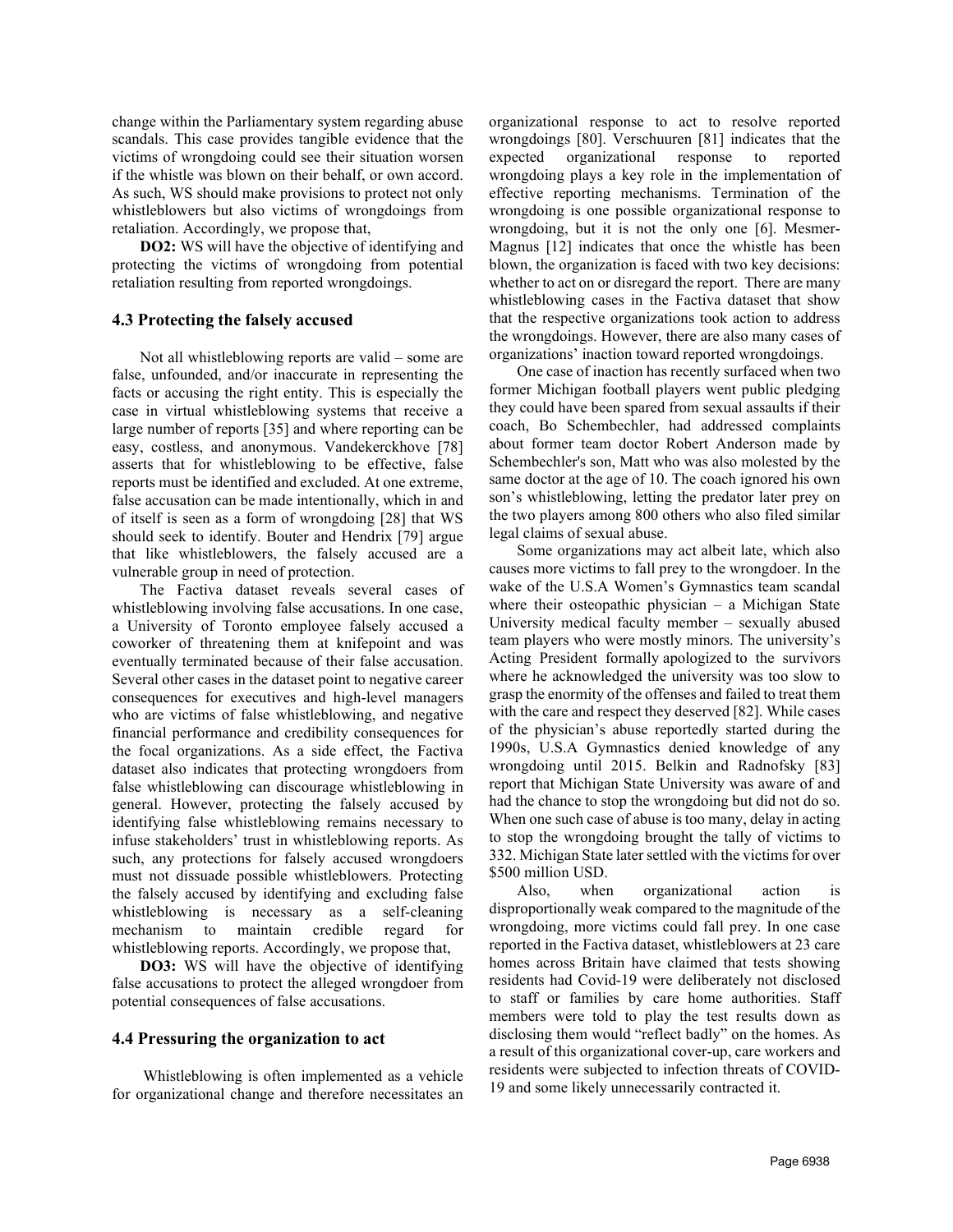Moore and McAuliffe [17] find that most whistleblowers are dissatisfied with organizational action (or lack thereof) to reported wrongdoings. Aside from dysfunction, organizational inaction or late and/or disproportionately weak response to whistleblowing reports can be motivated by their interest in maintaining the status quo and/or protecting those in power. Given the above, pressure should be kept on organizations where wrongdoings are reported to act swiftly and to do so in a manner proportionate to the wrongdoing. Accordingly, we propose that,

**DO4**: WS will have the objective of pressuring organizations in power to act swiftly and proportionately to address whistleblowing reports.

We speculate that the proposed DO's would be applicable across organizations and countries. Protecting the stakeholders of whistleblowing (the first three DO's) and pressuring the focal organizations to act on reports of whistleblowing are likely to be essential for effective whistleblowing regardless of context. Ultimately however, confirming these speculations would require empirical research.

# **5. Conclusions and future work**

At the intersection of corruption, power, public good, and individuals' well-being lies organizational whistleblowing, the most important mechanism in preventing systematic corruption. Despite growing whistleblowing research, regulation, and technology, the fight against organizational corruption appears far from over yet. This research embarks on designing effective WS using systematic theory- and data-driven design science methodology. Toward this goal, we find a myriad of stakeholders with a mesh of tangling interests that we build upon in proposing key DO's for effective WS aiming to protect the stakes and uphold the interests of stakeholders.

Our findings and proposed DO's are a foundation to mount an agenda for future research. First, following best practices [70], we will empirically examine the validity of the proposed DO's using focus groups involving sample stakeholders from actual organizational whistleblowing cases that already took place in North American context. Second, to operationalize the proposed DO's, we will develop a set of DP's to be implemented in a real-life whistleblowing system to allow for field experimental data collection and system effectiveness performance evaluation.

In the wake of whistleblowing reports on momentous wrongdoings involving vulnerable groups, we hope that our research is a step toward safer and more effective whistleblowing for all stakeholders involved and toward an organizational corruption-free society.

### **References**

[1] Rachagan, S., and K. Kuppusamy, "Encouraging Whistle Blowing to Improve Corporate Governance? A Malaysian Initiative", *Journal of Business Ethics 115*(2), 2013, pp. 367– 382.

[2] "Factiva", *Dow Jones and Company*, 2021.

https://global.factiva.com/

[3] Stubben, S.R., and K.T. Welch, "Evidence on the Use and Efficacy of Internal Whistleblowing Systems", *Journal of Accounting Research 58*(2), 2020, pp. 473–518.

[4] Jubb, P.B., "Whistleblowing: A Restrictive Definition and Interpretation", *Journal of Business Ethics 21*(1), 1999, pp. 77–94.

[5] Palumbo, R., and R. Manna, "Uncovering the relationship between whistleblowing and organizational identity: Some preliminary evidence from Italian publicly owned universities", *International Journal of Public Sector Management 33*(1), 2019, pp. 94–112.

[6] Near, J.P., and M.P. Miceli, "Effective Whistle-Blowing", *The Academy of Management Review 20*(3), 1995, pp. 679. [7] Young, J.A., J.F. Courtney, R.J. Bennett, T.S. Ellis, and C.

Posey, "The impact of anonymous, two-way, computermediated communication on perceived whistleblower

credibility", *Information Technology and People*, 2020. [8] Marcum, T.M., and J.A. Young, "Blowing the Whistle in

the Digital Age: Are You Really Anonymous? The Perils and Pitfalls of Anonymity in Whistleblowing Law", *DePaul Business & Commercial Law Journal*, 2019.

[9] Gao, L., "Technology Advancements for Whistleblowing Reporting Platforms and Employees' Decision to Blow the Whistle", *Accounting and the Public Interest*, 2020. [10] Snyder, H., "Literature review as a research methodology: An overview and guidelines", *Journal of* 

*Business Research 104*(August), 2019, pp. 333–339. [11] Johannesson, P., and E. Perjons, *An introduction to* 

*design science*, Springer, 2014.

[12] Mesmer-Magnus, J.R., and C. Viswesvaran, "Whistleblowing in organizations: An examination of correlates of whistleblowing intentions, actions, and retaliation", *Journal of Business Ethics 62*(3), 2005, pp. 277– 297.

[13] Sims, R.L., and J.P. Keenan, "Predictors of External Whistleblowing: Organizational and Intrapersonal Variables", *Journal of Business Ethics 17*(4), 1998, pp. 411.

[14] Gaoa, L., A.G. Brink, and L. Gao, "Whistleblowing studies in accounting research: A review of experimental studies on the determinants of whistleblowing.", *Journal of Accounting Literature 38*, 2017, 1.

[15] Ajzen, I., "The theory of planned behavior", *Organizational behavior and human decision processes 50*(2), 1991, pp. 179–211.

[16] Bagozzi, R.P., "The Self-Regulation of Attitudes, Intentions, and Behavior", *Social Psychology Quarterly 55*(2), 1992, pp. 178–204.

[17] Moore, L., and E. McAuliffe, "Is inadequate response to whistleblowing perpetuating a culture of silence in hospitals?", *Clinical Governance: An International Journal 15*(3), 2010, pp. 166–178.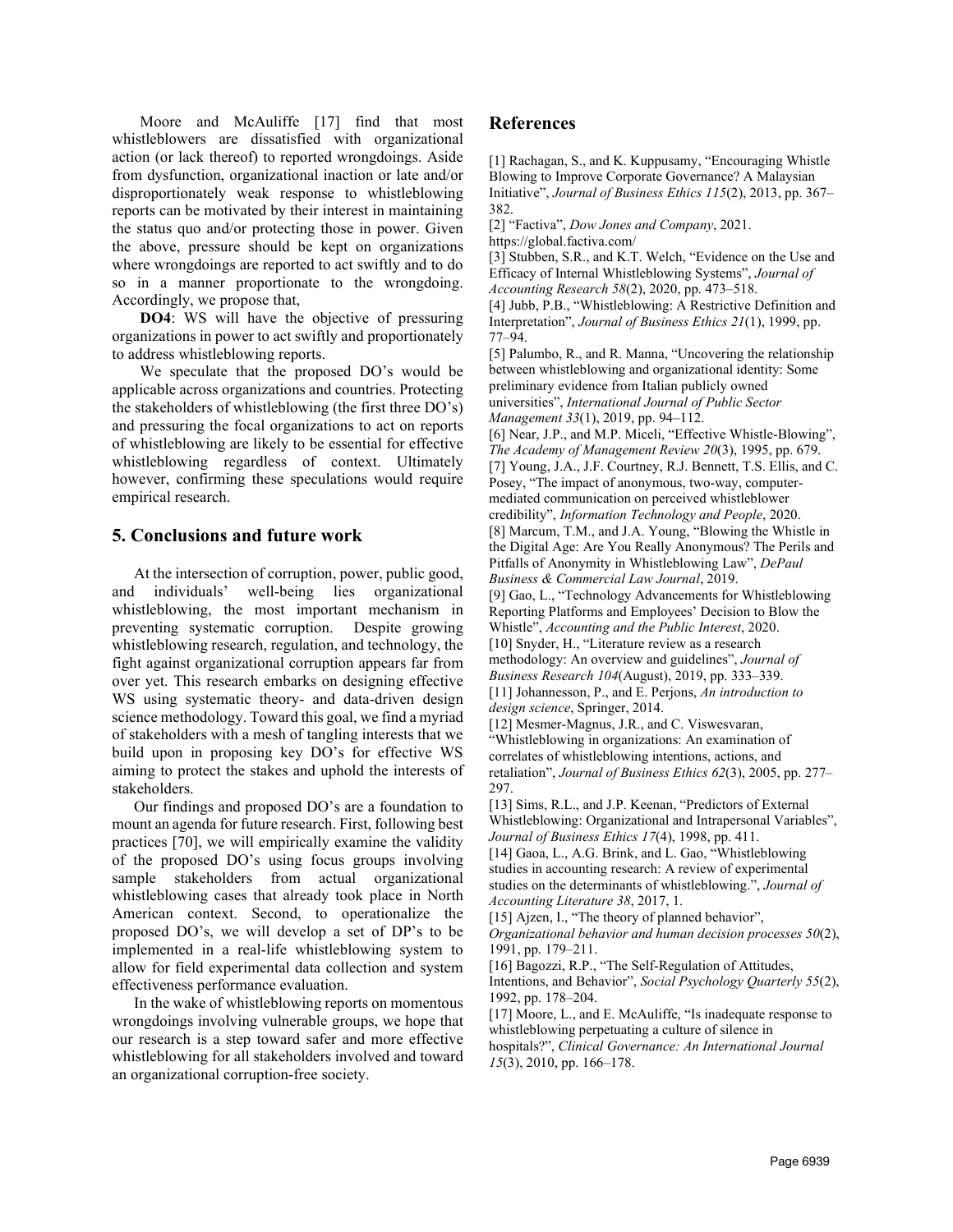[18] Skivenes, M., and S.C. Trygstad, "When whistle-blowing works: The norwegian case", *Human Relations 63*(7), 2010, pp. 1071–1097.

[19] Rehg, M.T., M.P. Miceli, J.P. Near, and J.R. van Scotter, "Antecedents and outcomes of retaliation against

whistleblowers: Gender differences and power relationships", *Organization Science 19*(2), 2008, pp. 221–240.

[20] Sumanth, J.J., D.M. Mayer, and V.S. Kay, "Why good guys finish last", *Organizational Psychology Review 1*(2), 2011, pp. 165–184.

[21] Parmerlee, M.A., J.P. Near, and T.C. Jensen, "Correlates of Whistle-Blowers' Perceptions of Organizational Retaliation", *Administrative Science Quarterly 27*(1), 1982,

pp. 17.

[22] Utami, N.M.M.A., G. Irianto, and Y.W. Prihatiningtias, "Analyzing the effect of financial reward, personal cost and reporting channel on whistleblowing intentions utilizing an experimental study", *International Journal of Research in Business and Social Science (2147- 4478) 9*(2), 2020, pp. 125–132.

[23] Smaili, N., and P. Arroyo, "Categorization of Whistleblowers Using the Whistleblowing Triangle", *Journal of Business Ethics 157*(1), 2019, pp. 95–117.

[24] Miceli, M.P., J.P. Near, and C.R. Schwenk, "Who Blows the Whistle and Why?", *Industrial and Labor Relations Review 45*(1), 1991, pp. 113.

[25] Callahan, E.S., and T.M. Dworkin, "Who Blows the Whistle to the Media, and Why: Organizational

Characteristics of Media Whistleblowers", *American Business Law Journal 32*(2), 1994, pp. 151–184.

[26] Heese, J., and G. Pérez-Cavazos, "The effect of retaliation costs on employee whistleblowing", *Journal of accounting and economics. 71*, 2021, 101385.

[27] Keenan, J.P., "Whistleblowing and the First-Level Manager: Determinants of Feeling Obliged to Blow the Whistle", *Journal of Social Behavior and Personality 10*(3), 1995, pp. 571.

[28] Brink, A.G., C.K. Eller, and K.Y. Green, "The effects of corporate social responsibility and wrongdoer rank on whistleblowing", *Accounting and the Public Interest 18*(1), 2018, pp. 104–128.

[29] Park, H., J. Blenkinsopp, M.K. Oktem, and U. Omurgonulsen, "Cultural orientation and attitudes toward different forms of whistleblowing: A comparison of South Korea, Turkey, and the U.K.", *Journal of Business Ethics 82*(4), 2008, pp. 929–939.

[30] Chen, C.P., and C.T. Lai, "To blow or not to blow the whistle: The effects of potential harm, social pressure and organisational commitment on whistleblowing intention and behaviour", *Business Ethics 23*(3), 2014, pp. 327–342.

[31] Cho, Y.J., and H.J. Song, "Determinants of whistleblowing within government agencies", *Public Personnel Management 44*(4), 2015, pp. 450–472.

[32] Starkey, P.L., "Whistleblowing behavior: The impact of situational and personality variables", *ProQuest Dissertations and Theses*, 1998.

[33] Gundlach, M.J., M.J. Martinko, and S.C.B.T.-S.A.M.A.M.J. Douglas, "A new approach to examining whistle-blowing: the influence of cognitions and anger", *Advanced Management Journal 73*(4), 2008, pp. 40+.

[34] Lowry, P., G. Moody, D. Galletta, and A. Vance, "The drivers in the use of online whistle-blowing reporting systems", *Journal of Management Information Systems 30*(1), 2013, pp. 153–190.

[35] Dozier, J.B., and M.P. Miceli, "Potential Predictors of Whistle-Blowing. A Prosocial Behavior Perspective.", *Academy of Management Review 10*(4), 1985, pp. 823–836. [36] Lebel, R.D., "Overcoming the fear factor: How perceptions of supervisor openness lead employees to speak

up when fearing external threat", *Organizational Behavior and Human Decision Processes 135*, 2016, pp. 10–21. [37] Brown, J.O., J. Hays, and M.T. Stuebs, "Modeling accountant whistleblowing intentions: Applying the theory of

planned behavior and the fraud triangle", *Accounting and the Public Interest 16*(1), 2016, pp. 28–56.

[38] Hennequin, E., "What motivates internal whistleblowing? A typology adapted to the French context", *European Management Journal 38*(5), 2020, pp. 804–813.

[39] Taylor, J., "What causes employees to whistle while they work? Factors affecting internal whistle-blowing in the Australian Public Service", *Australian Journal of Public Administration 78*(4), 2019, pp. 497–515.

[40] Iko Afe, C.E., A. Abodohoui, T.G.C. Mebounou, and E. Karuranga, "Perceived organizational climate and whistleblowing intention in academic organizations: evidence from Selçuk University (Turkey)", *Eurasian Business Review*, 2018, pp. 1–20.

[41] Lavena, C.F., "Whistle-Blowing: Individual and Organizational Determinants of the Decision to Report Wrongdoing in the Federal Government", *American Review of Public Administration 46*(1), 2016, pp. 113–136.

[42] Zakaria, M., N. Omar, I. Rosnidah, H. Bustaman, and S. Hadiyati, "Adopting The Planned Behavioural Theory in Predicting Whistleblowing Intentions Among Indonesian Public Officials", *MANAGEMENT & ACCOUNTING REVIEW 19*(3), 2020.

[43] Ayagre, P., and J.A. Buameh, "Whistleblower Reward and Systems Implementation Effects on", *European Journal of Accounting Auditing and Finance Research 2*(1), 2014, pp. 80–90.

[44] Kwon, M., S.H. Jeon, and Y. Ting, "The Impact of Predisposed Traits and Organizational Factors on the U.S. Federal Employee Perception of Whistleblowing", *Public personnel management. 50*, 2021, 258–282.

[45] Liu, Y., S. Zhao, R. Li, L. Zhou, and F. Tian, "The relationship between organizational identification and internal whistle-blowing: the joint moderating effects of perceived ethical climate and proactive personality", *Review of Managerial Science 12*(1), 2018, pp. 113–134.

[46] Waples, C.J., and S.S. Culbertson, "Best-laid plans: Can whistleblowing on project problems be encouraged?", *Academy of Management Perspectives 25*(2), 2011, pp. 80– 82.

[47] Seifert, D.L., J.T. Sweeney, J. Joireman, and J.M. Thornton, "The influence of organizational justice on accountant whistleblowing", *Accounting, Organizations and Society 35*(7), 2010, pp. 707–717.

[48] Previtali, P., and P. Cerchiello, "The determinants of whistleblowing in public administrations: an analysis conducted in Italian health organizations, universities, and